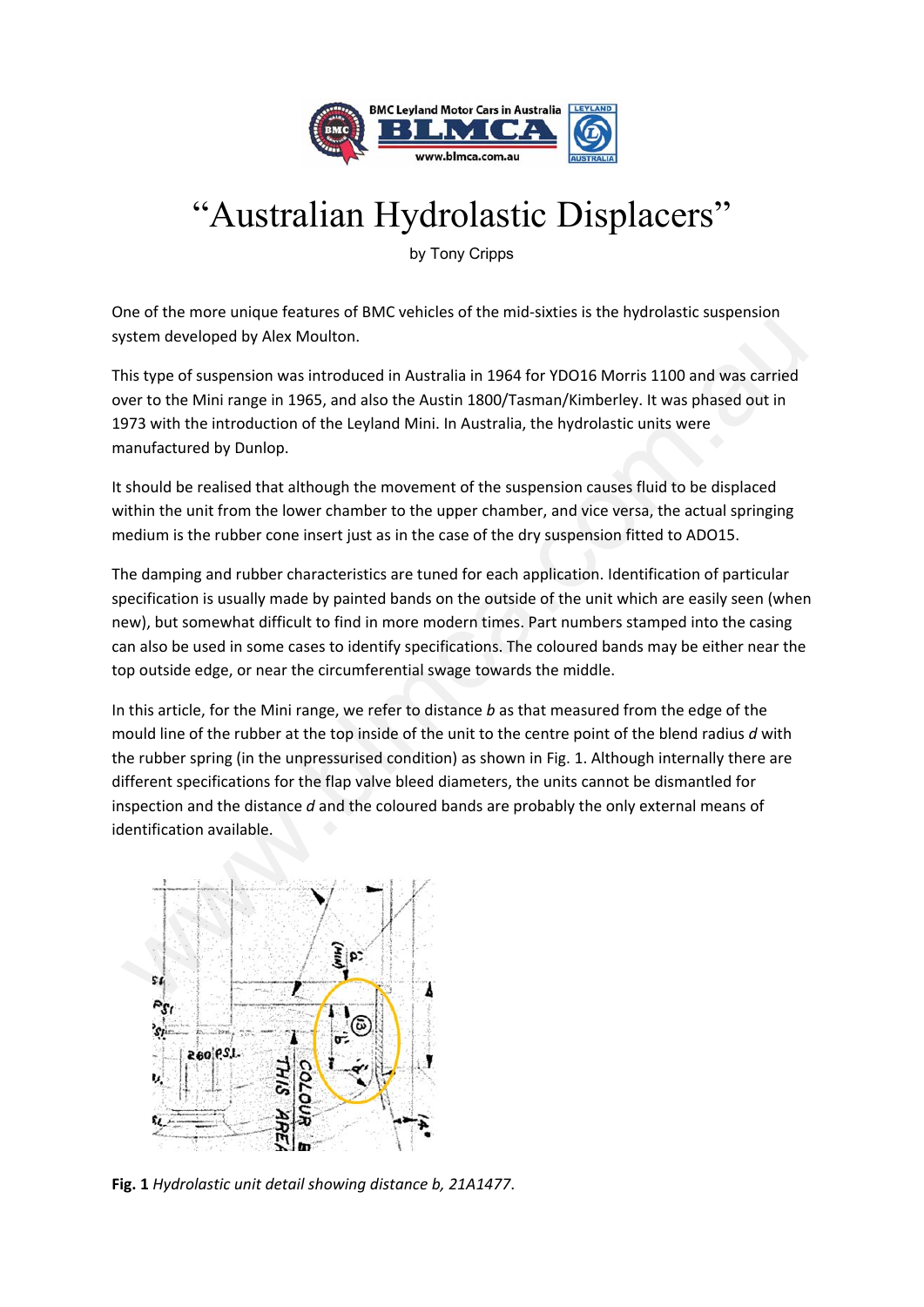Drawings show that Australian‐made hydrolastic units have a different shape to the upper spring surface to those with UK part numbers, the former having a pronounced raised portion near the hose attachment.

#### 1. ADO16 Morris 1100

For both front and rear suspension, hydrolastic unit AYG4076A is specified for YDO16. This is identified by a green spot. It has a nominal 6" diameter. The same displacer (but with different hose connection) is used for the rear of Austin 1800 models.

### 2. YDO5/YDO22 Morris Mini

## 3. YDO6/YDO23 Morris Cooper S, Morris Mini Clubman GT

|                             |              | (no band) and then 21A1804 (AYA4090) (from YMA2S2 16758) with single orange (white) band, all<br>with distance $b = 0.77$ " for both front and rear displacers. The displacer has an outside diameter of                                                                                                                                                                                                                                                |
|-----------------------------|--------------|---------------------------------------------------------------------------------------------------------------------------------------------------------------------------------------------------------------------------------------------------------------------------------------------------------------------------------------------------------------------------------------------------------------------------------------------------------|
|                             |              |                                                                                                                                                                                                                                                                                                                                                                                                                                                         |
|                             |              |                                                                                                                                                                                                                                                                                                                                                                                                                                                         |
|                             |              |                                                                                                                                                                                                                                                                                                                                                                                                                                                         |
| <b>Identification Bands</b> | Distance (b) | <b>Change Point</b>                                                                                                                                                                                                                                                                                                                                                                                                                                     |
|                             |              |                                                                                                                                                                                                                                                                                                                                                                                                                                                         |
| Single yellow               | 0.77         | To YKG2S2 1219                                                                                                                                                                                                                                                                                                                                                                                                                                          |
| Twin orange                 | 0.77         | YKG2S2 1220 - YKG2S2 1917                                                                                                                                                                                                                                                                                                                                                                                                                               |
| Single blue                 | 0.47         | YKG2S2 1918 - YKG2S2 3716                                                                                                                                                                                                                                                                                                                                                                                                                               |
| Single silver<br>Brown      | 0.47         | YKG2S2 1317 on                                                                                                                                                                                                                                                                                                                                                                                                                                          |
| Twin green                  | 0.77         |                                                                                                                                                                                                                                                                                                                                                                                                                                                         |
|                             |              |                                                                                                                                                                                                                                                                                                                                                                                                                                                         |
|                             | Rear         |                                                                                                                                                                                                                                                                                                                                                                                                                                                         |
| Single yellow               | 0.77         | To YKG2S2 1219                                                                                                                                                                                                                                                                                                                                                                                                                                          |
| Twin orange                 | 0.77         | YKG2S2 1220 - YKG2S2 1917                                                                                                                                                                                                                                                                                                                                                                                                                               |
| Twin blue                   | 0.41         | YKG2S2 1918 - YKG2S2 3716                                                                                                                                                                                                                                                                                                                                                                                                                               |
| Twin silver                 | 0.41         | YKG2S2 1317 on                                                                                                                                                                                                                                                                                                                                                                                                                                          |
|                             |              | 3. YDO6/YDO23 Morris Cooper S, Morris Mini Clubman GT<br>Several hydrolastic spring units are specified for the front suspension of YDO6, those being 21A1705<br>(single yellow band), 21A1811 (twin orange band), 21A1872 (single blue band), 21A2012 (single<br>silver band), and 21A2010 (twin green bands) as well as AYG4113 (single brown band). All differ from<br>that used in YDO5. The outside diameter is 4.84".<br>(inches)<br><b>Front</b> |

## 4. ADO17/YDO13/YDO19 Austin 1800, Austin Tasman/Kimberley

The displacer for the rear suspension for the Austin 1800 range differs from that of the front for the saloon models. The 6" rear displacer is AYG4076A (same as Morris 1100) up to MKII models YAHS5 8944 and AYH7195 (identified with a yellow dot) thereafter. These are equivalent to UK parts 47H9543. For Tasman/Kimberley, the rear displacer unit AYB7107 is specified. This is similar to ADO17 but with a different bump/rebound characteristic and is identified by an orange spot.

For the front suspension, 6 ½" displacer unit 11H1128 is specified for Austin 1800 MKI models, and 11H1887 for MKII models (same as AYH4194 as used for Tasman/Kimberley), either of which can be replaced by 11H2158. The same displacer is used on the rear suspension for Austin 1800 utility